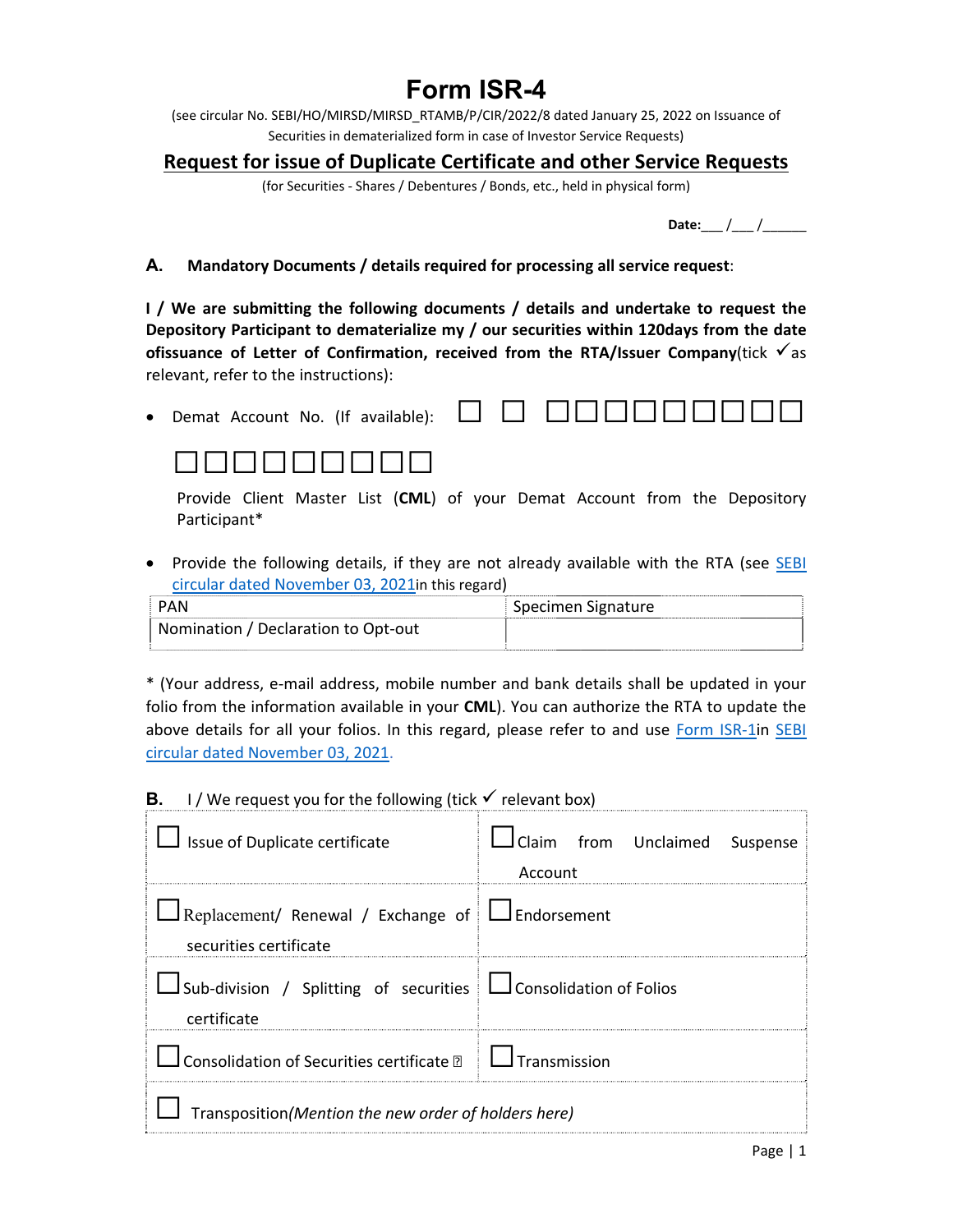#### **C. I / We are enclosing certificate(s) as detailed below\*\*:**

| Name of the Issuer Company                 |    |
|--------------------------------------------|----|
| <b>Folio Number</b>                        |    |
| Name(s)<br>of the<br>security              | 1. |
| holder(s)<br>the<br>as<br>per              | 2. |
| certificate(s)                             | 3. |
| Certificate numbers                        |    |
| Distinctive numbers                        |    |
| Number & Face<br>0f<br>value<br>securities |    |

\*\* Wherever applicable / whichever details are available

#### **D. Document / details required for specific service request:**

- I. Duplicate securities certificate
- II. Claimfrom Unclaimed Suspense Account

| Securities claimed | (in numbers) |
|--------------------|--------------|
|                    | (in words)   |

- III.  $\Box$  Replacement / Renewal / Exchange of securities certificate (that is defaced, mutilated, torn, decrepit, worn out or where the page on the reverse is fully utilized)
- IV. Endorsement
- V.  $\Box$  Sub-division / Splitting of securities certificate
- $VI.$   $\Box$  Consolidation of securities certificate/Folios
- VII.  $\Box$  Transmission
- VIII.  $\Box$  Transposition

*Provide / attach original securities certificate(s) for request for item numbers III to VIII above.*